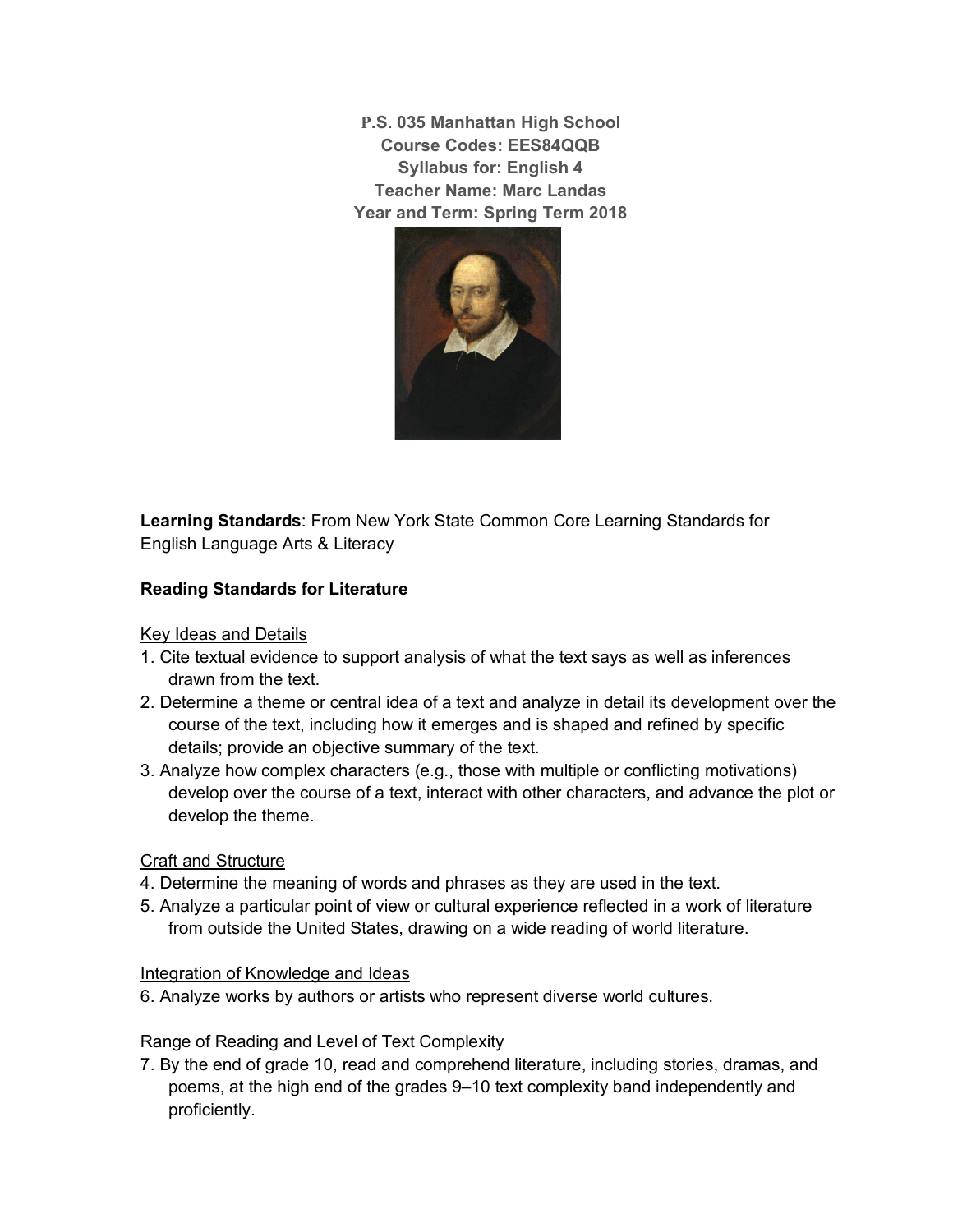### Responding to Literature

8. Interpret, analyze, and evaluate narratives, poetry, and drama, aesthetically and ethically by

making connections to: other texts, ideas, cultural perspectives, eras, personal events and situations.

- a. Self-select text to respond and develop innovative perspectives.
- b. Establish and use criteria to classify, select, and evaluate texts to make informed judgments about the quality of the pieces.

### **Reading Standards for Informational Text**

### Integration of Knowledge and Ideas

- 1. Integrate information presented in different media or formats (e.g., visually, quantitatively) as well as in words to develop a coherent understanding of a topic or issue.
- 2. Compare and contrast one author's presentation of events with that of another

### Integration of Knowledge and Ideas

a. Use their experience and their knowledge of language and logic, as well as culture, to think analytically, address problems creatively, and advocate persuasively.

#### Range of Reading and Level of Text Complexity

1. By the end of grade 10, read and comprehend literary nonfiction at the high end of the grades 9–10 text complexity band independently and proficiently.

### **College and Career Readiness Anchor Standards for Writing**

#### Responding to Literature

1. Develop personal, cultural, textual, and thematic connections within and across genres as they respond to texts through written, digital, and oral presentations, employing a variety of media and genres.

### **Writing Standards**

### Production and Distribution of Writing

1. With some guidance and support from peers and adults, develop and strengthen writing as needed by planning, revising, editing, rewriting, or trying a new approach.

2. Produce text (print or nonprint) that explores a variety of cultures and perspectives.

 3. Use technology, including the Internet, to produce, publish, and update individual or shared writing products, taking advantage of technology's capacity to link to other information and to display information flexibly and dynamically.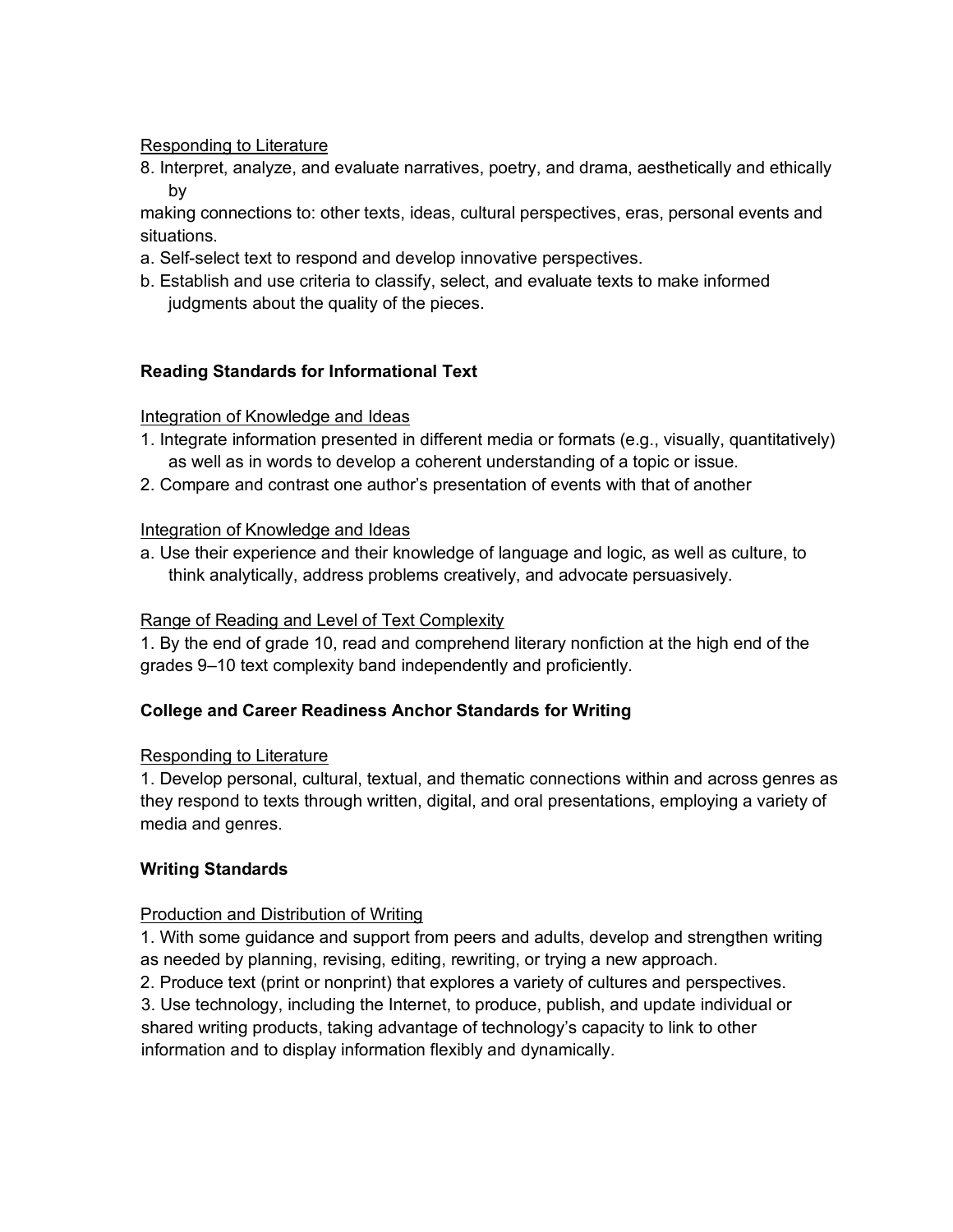## Range of Writing

1. Create poetry, stories, plays, and other literary forms (e.g. videos, art work).

## **Speaking and Listening Standards**

### Comprehension and Collaboration

Seek to understand other perspectives and cultures and communicate effectively with audiences or individuals from varied backgrounds

### **Course Description**:

The English ¾ curriculum is comprised of thematic units in which students explore the theme of "The Individual and Society" through representative texts that compare and contrast global cultures from ancient times through the present. Much of the focus will be on classics.

## **Calendar or Unit Map**:

### English 3

- 1. Comparative Mythology Greco-Roman texts may include: Edith Hamilton's *Mythology*; graphic novel version of Homer's *Odyssey* by Gareth Hind*s;* global selections from world cultures supplemented by Crash Course video channel on youtube.com
- 2. Essay Writing according to the Funnel Method
- 3. History of English (proto-English through Middle Ages)
- 4. Old English Literature ("Caedmon's Hymn;" Beowulf )
- 5. Medieval English Literature (selection from Chaucer's Canterbury Tales)"

# English 4

- 1.. Shakespeare: introduction to the author and his world; study of Macbeth ( supplemented by graphic novel versions by Gareth Hinds and modern verison by Sparks Notes; selections from film versions; TV show "House of Cards")
- 2. selections from Romantic and Victorian British poetry (especially with mythological allusions)
- 3. literature of Colonial Africa Chinua Achebe *Things Fall Apart*

3. World War II – supplemented by selections from Art Spiegelman *Maus: A Survivor's Tale Parts I and II*; *The Boy in the Striped Pajamas;* Anne Frank *Diary of a Young Girl*

Independent reading*:* students will select fiction and non-fiction of various genres from books available in classroom libraries and school library.

## **Course Materials**: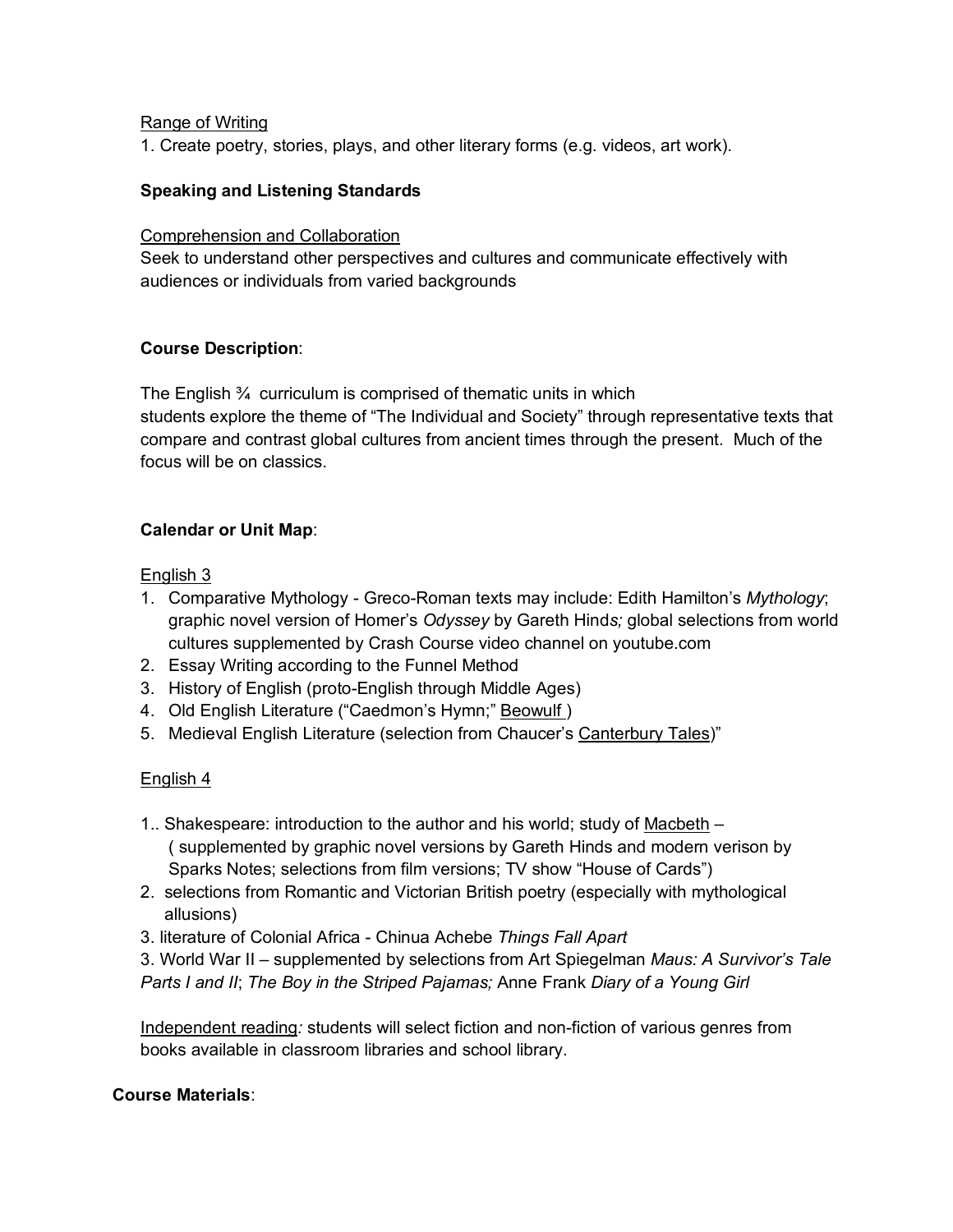- pens (blue or black ink)
- sharpened pencils with good erasers
- a loose leaf binder with loose leaf paper
- a folder with two pockets for your work
- a flash drive for a computer
- a G-mail account
- Other suggestions include: colored pencils and pens; highlighters; Post-it notes; index cards; a dictionary to use at home; a public library card

# **Grading policy**:

- 1. Attendance (10%)
	- You must sign in using the attendance book as soon as you enter the class each day. Mr. Bailey or Miss Rosario is in charge of the attendance book.
	- You are late if you are here after the scheduled time. I will mark you tardy in Skedula.
	- If you are late, but have a pass, please leave it with Mr. Bailey or Miss Rosario. I will keep them.
	- *If you are late, please enter the room quietly and respectfully*.
	- If you are absent, you must have an excuse note to prove it.
	- Excessive absences and/or latenesses will affect your grade.
	- Focus on the lesson and work on the assigned tasks (listening, taking notes, reading, writing, and other tasks). The more you concentrate the better it will be for everyone in the room.
	- I reserve the right to change your seat at any time.

# 2. Participation (10%)

- Be a courteous listener. You are to listen to me, to other adults in the room, and your peers. Please do not interrupt someone else who is speaking.
- To be recognized in a class discussion, please RAISE YOUR HAND. Talking out of turn is rude and disruptive to everyone. Speak in a clear voice with a tone that is loud enough for everyone to hear but without shouting.
- Even if you do not agree with someone's point of view, make sure you respond to the issue being discussed; it is inappropriate to insult or verbally attack the person.
- If you are asked to work in groups, please be sure that you participate in the group activity, either by sharing ideas or according to the group role you have been assigned such as reader, note taker, checker, or presenter.
- Be prepared for class with notebooks, books, handouts, supplies, and assignments.

3. Assignments (75%)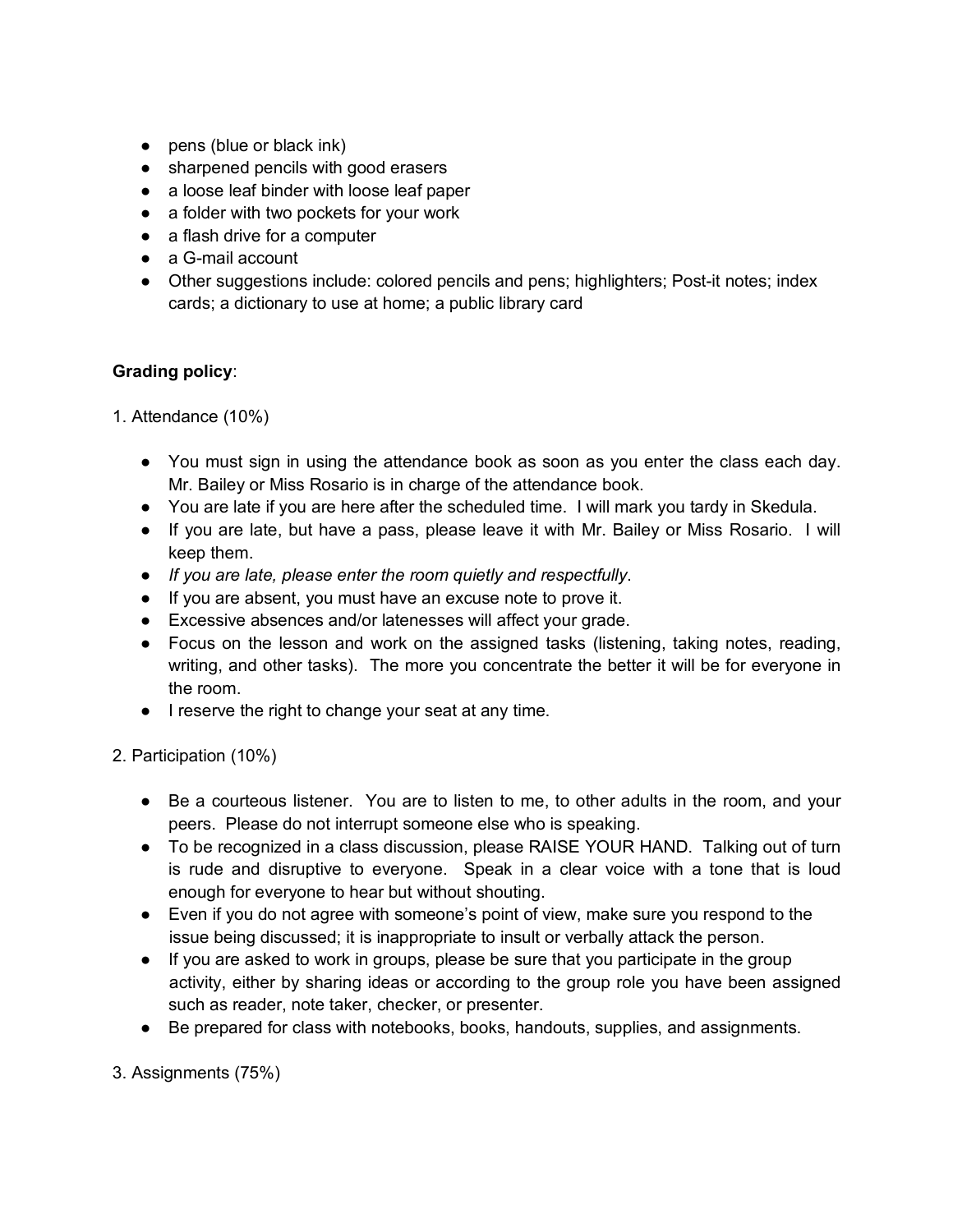- 20% of your grade is Homework (whether it is checked, collected, or graded).
- 15% of your grade is Do Nows and Quizzes.
- 20% of your grade is Essays and Exams.
- 20% of your grade is Presentations and Projects.

*All work will be assigned a due date. An assignment is late if you do not have it when it is collected or checked. It is better to submit some work, even if it is incomplete than not submitting anything at all. If you do something, you may receive partial credit. If you submit nothing, you will receive a zero and you may not make up the work. The only exceptions are when you have written documentation for absence. Then It is your responsibility to see Mr. Bailey or Miss Rosario for any work you have missed.* 

### **Other expectations**:

- 1. Books
	- You are required to bring your book to class so that we may read and refer to the text in class. That is also true for any handouts that have been distributed. These should be in your folder or looseleaf.
	- Each time a textbook is assigned, you will sign out the book with your name and the book number. The book must be returned at the time it is collected. If you lose the book you will be required pay a fee for a lost book. You may also bring a free reading book to class, so that even when you finish another task early, you always have something to read.
- 2. Common courtesy
	- If something is not yours, DON'T touch it.
	- Respect people's privacy and space. Keep your space tidy and organized.
- 3. Your personal best and future success
	- High school is a great place to prepare for situations where you may be interviewed for a job, or a college or university. You wouldn't wear a hat, a bandana, or baggy pants hanging down below your waist, on these occasions. You also wouldn't fix your hair or make-up, use your cell phone, chew gum, eat, or drink at those times. Practice now to succeed in the future.
	- Think before you speak. Use appropriate language; avoid cursing or using language that may be offensive. This shows maturity and respect for yourself and others.
	- Ask questions and ask for help when necessary. Mr. Bailey and I are happy to help you in class. An excellent time to see me for extra help is during my office hour: Friday 8:00- 8:55 during SGI in Room 218. If that does not work, please see me so we can schedule another time that is mutually convenient.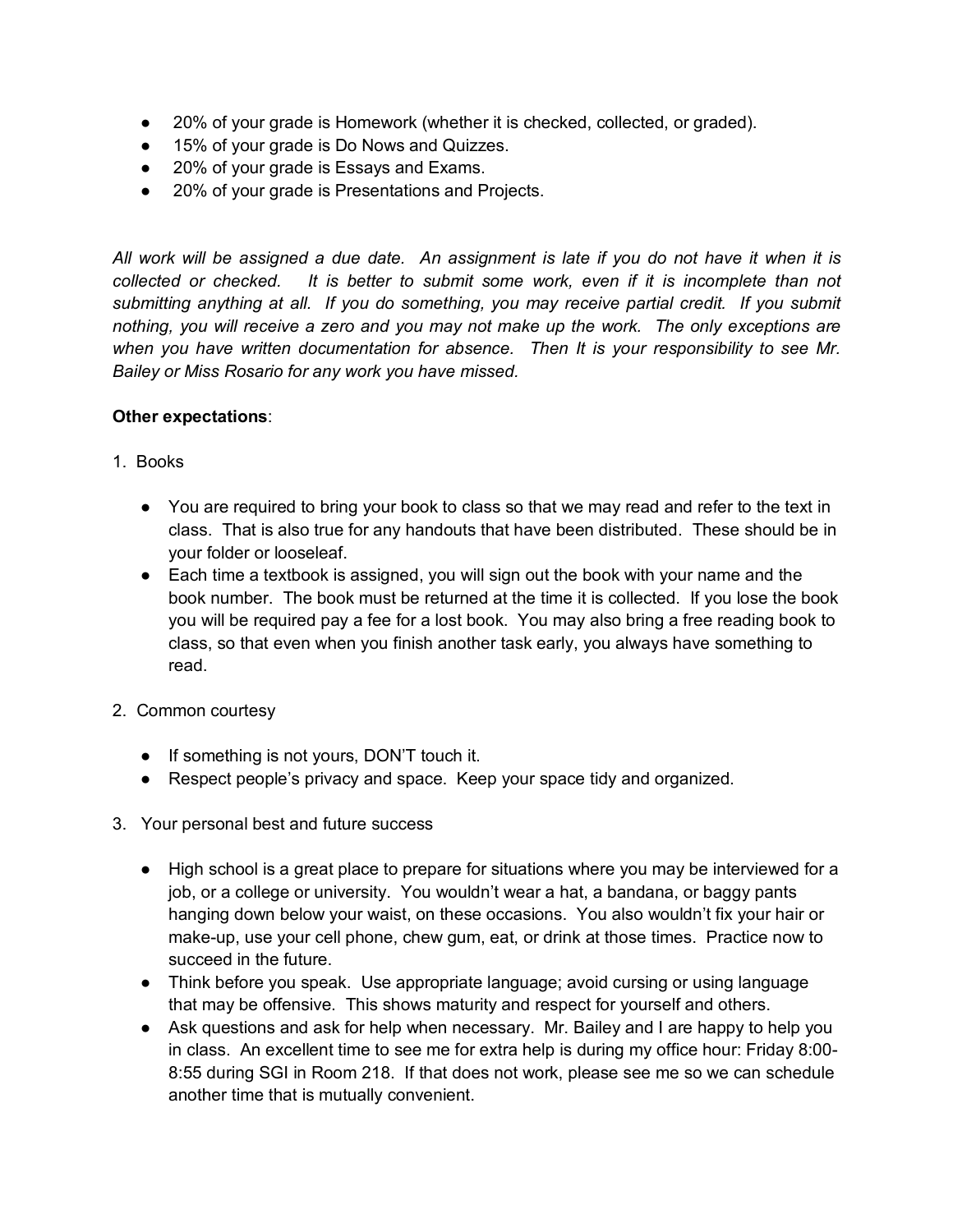- You can always e-mail me: mlandas@manhattanhs.org or mlandas@schools.nyc.gov
- 4. Academic Integrity
	- All work that you submit must be your own work. It is dishonest to do any of the following:
		- Copy and/or submit anyone else's assignment, even if you have changed it.
		- Copy from a source without giving proper credit and in the proper format. That is called plagiarism. (You will learn about citations and bibliographies throughout high school and college. These are the proper ways to give credit for sources).
		- Cheating on any type of assignment (see #3 above) whether you cheated or helped someone else to cheat.

If you do any of these things, you will receive a zero and be referred for discipline.

Please see the contract on the next page.